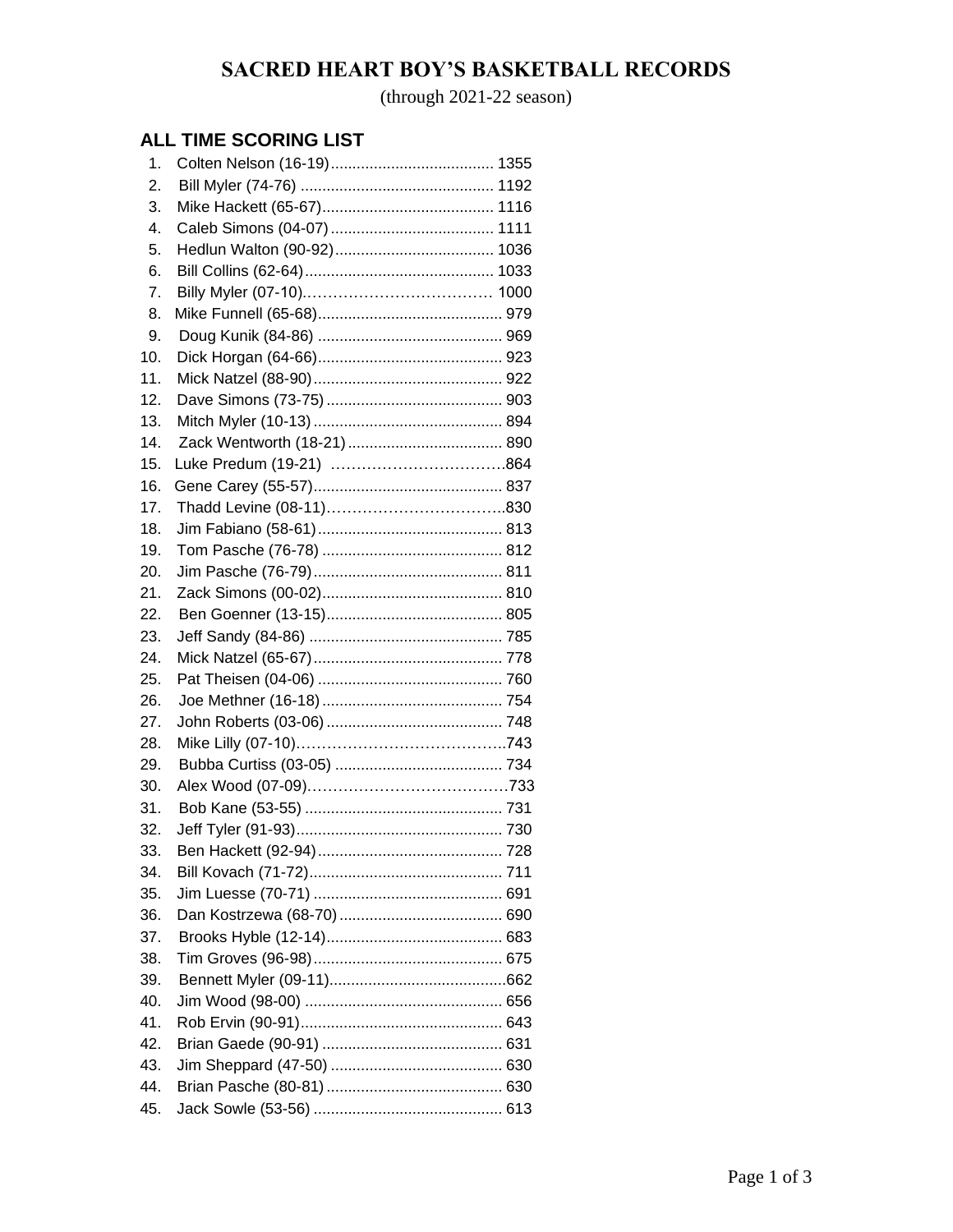## **SACRED HEART BOY'S BASKETBALL RECORDS**

(through 2021-22 season)

| 46. |  |
|-----|--|
| 47. |  |
| 48. |  |
| 49. |  |
| 50. |  |
| 51. |  |
| 52. |  |
| 53. |  |
| 54. |  |
| 55. |  |
| 56. |  |
| 57. |  |
| 58. |  |
| 59. |  |
| 60. |  |
| 61. |  |
| 62. |  |
| 63. |  |
| 64. |  |
| 65. |  |
| 66. |  |
| 67. |  |
| 68. |  |
| 69. |  |
| 70. |  |
| 71. |  |
| 72. |  |
| 73. |  |

#### **HIGH SEASON AVERAGE**